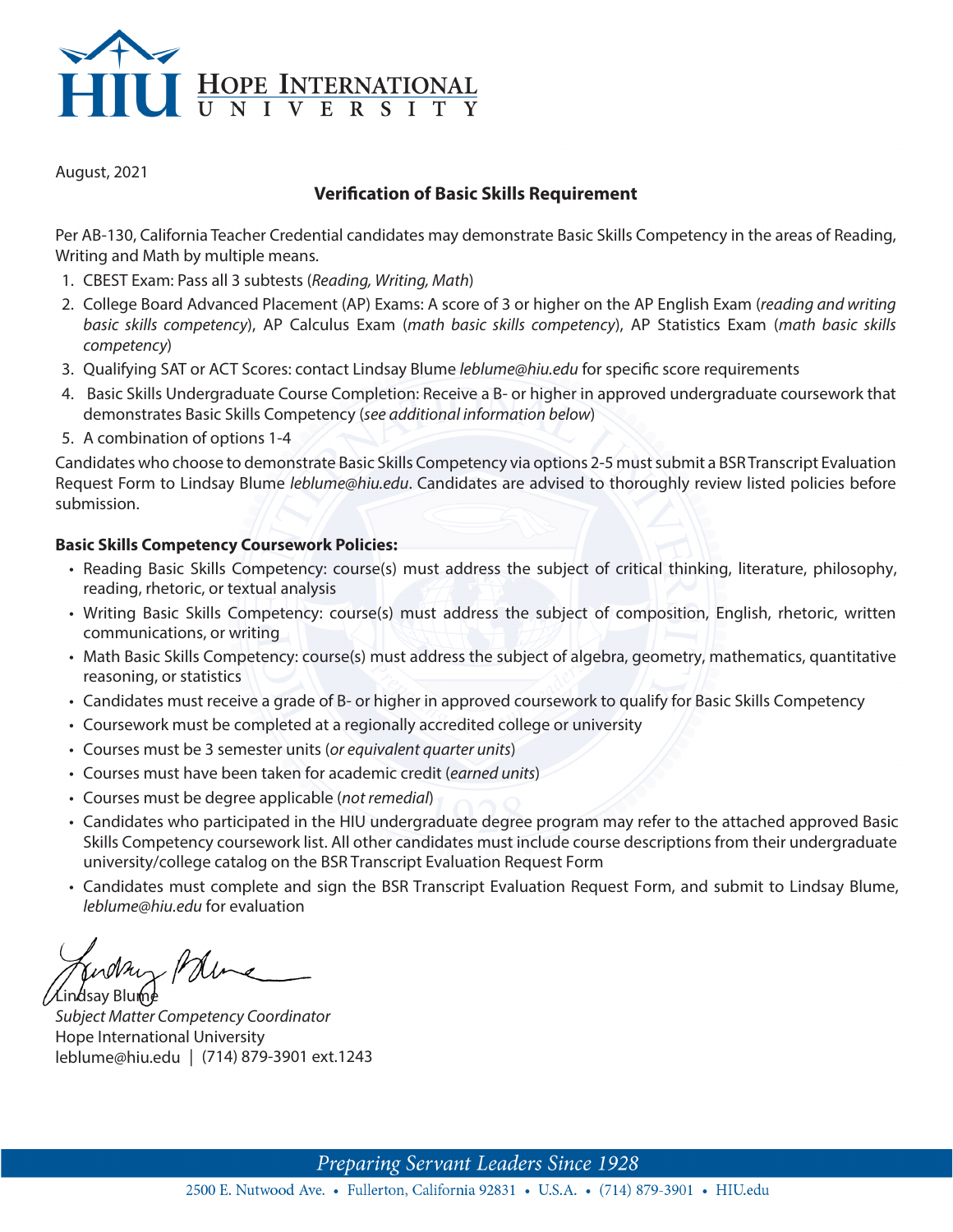Candidates must earn a B- or higher in at least one course per subtest area.

## **Reading**

- Introduction to Literature (ENG2100)
- Analysis of Lit. Forms (ENG3000)
- World Literature I (ENG3210)
- World Literature II (ENG3212)
- Myth, Fantasy & Imagination (ENG3220)
- C.S. Lewis and Literature of Faith (ENG3225)
- American Lit. I (ENG3230)
- American Lit. II (ENG3235)
- British Literature I (ENG3250)
- British Literature II (ENG3255)
- Shakespeare (ENG3260)
- Children's Literature (ENG4200)
- Multi-Cultural Literature of the U.S. (ENG4205)
- Modern Brit. & Am. Drama (ENG4210)
- Chaucer & Milton (ENG4221)
- Literature in the British Setting (ENG4500)
- Contemporary Literary Expressions (ENG4701

## **Writing**

- English Composition (ENG1100)
- Seminar for Creative Writers (ENG3500)
- Journalism and Creative Writing (ENG4101)
- Writing for Mass Media (COM2101)

# **Math**

- College Algebra (MTH1100)
- Liberal Arts Math I (MTH1150)
- Liberal Arts Math II (MTH1160)
- Geometry I for Foundational Math Teachers (MTH2300)